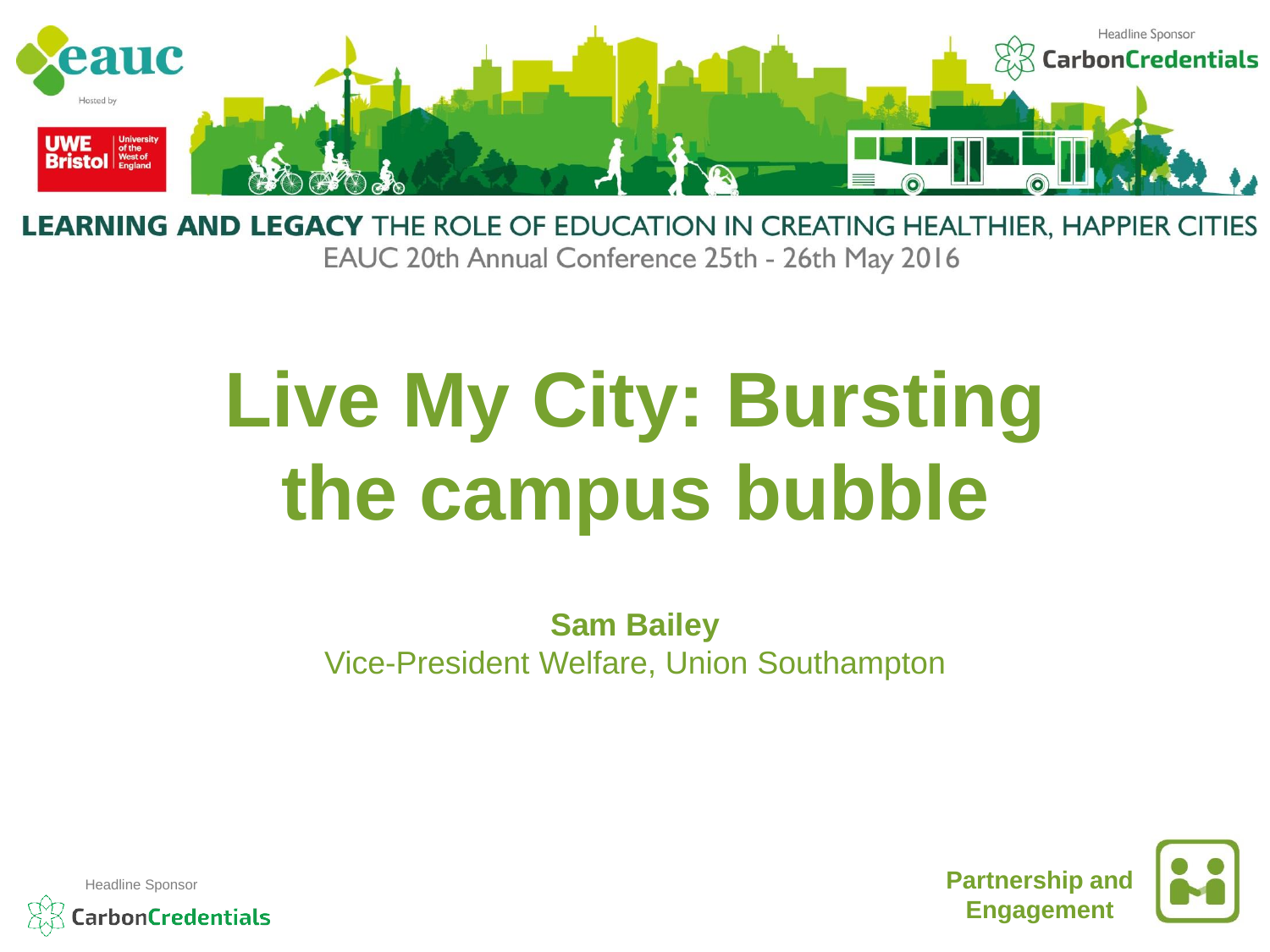## **Introduction** Hello!





## **Sam Bailey**  Vice-President Welfare, Union Southampton



**Julia Kendal** Sustainability Action Officer, University of Southampton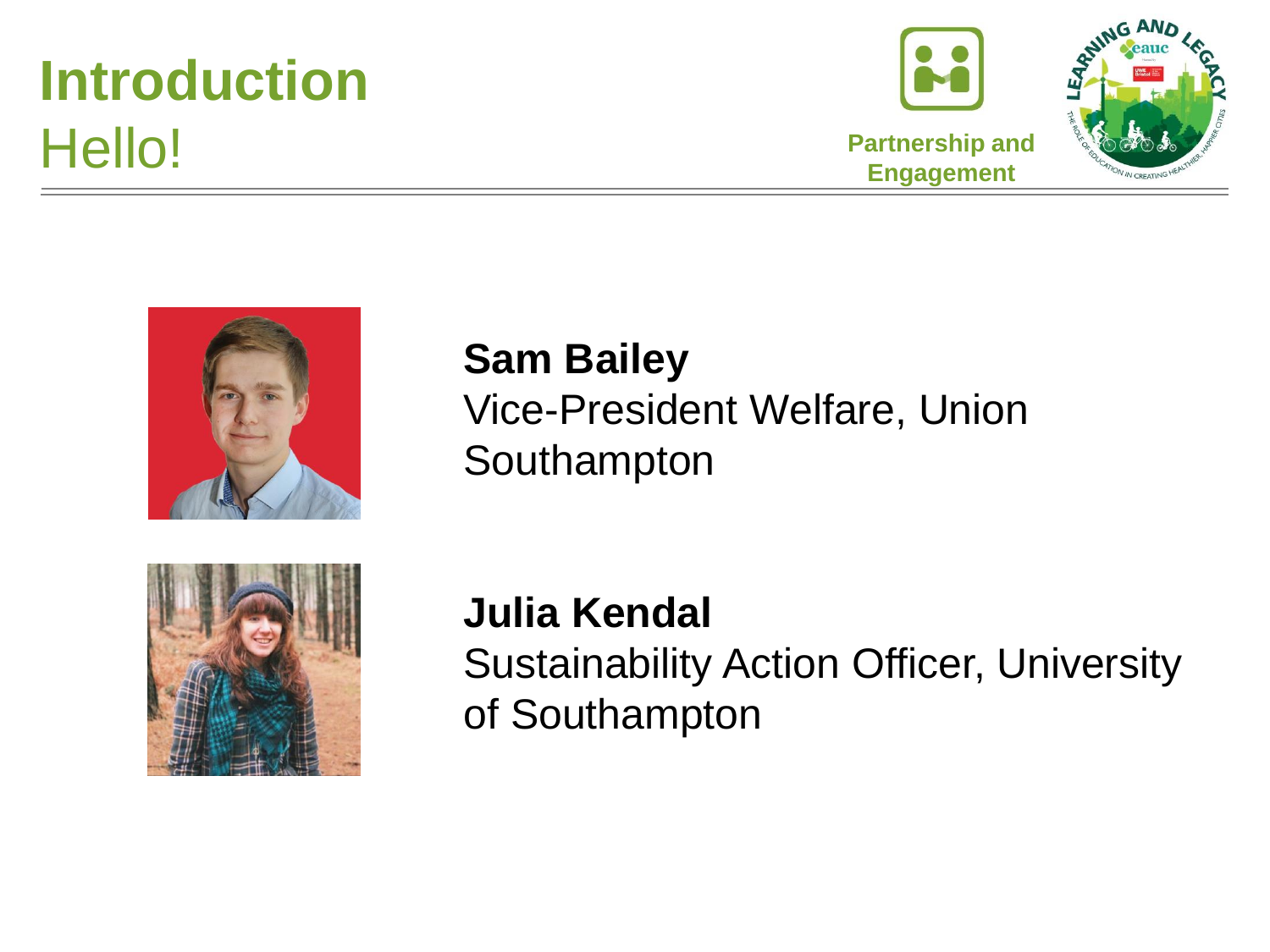



Our Union and University partnership

Identifying the need & developing Live My City

How did we do it?

How transferable is this model?

The future…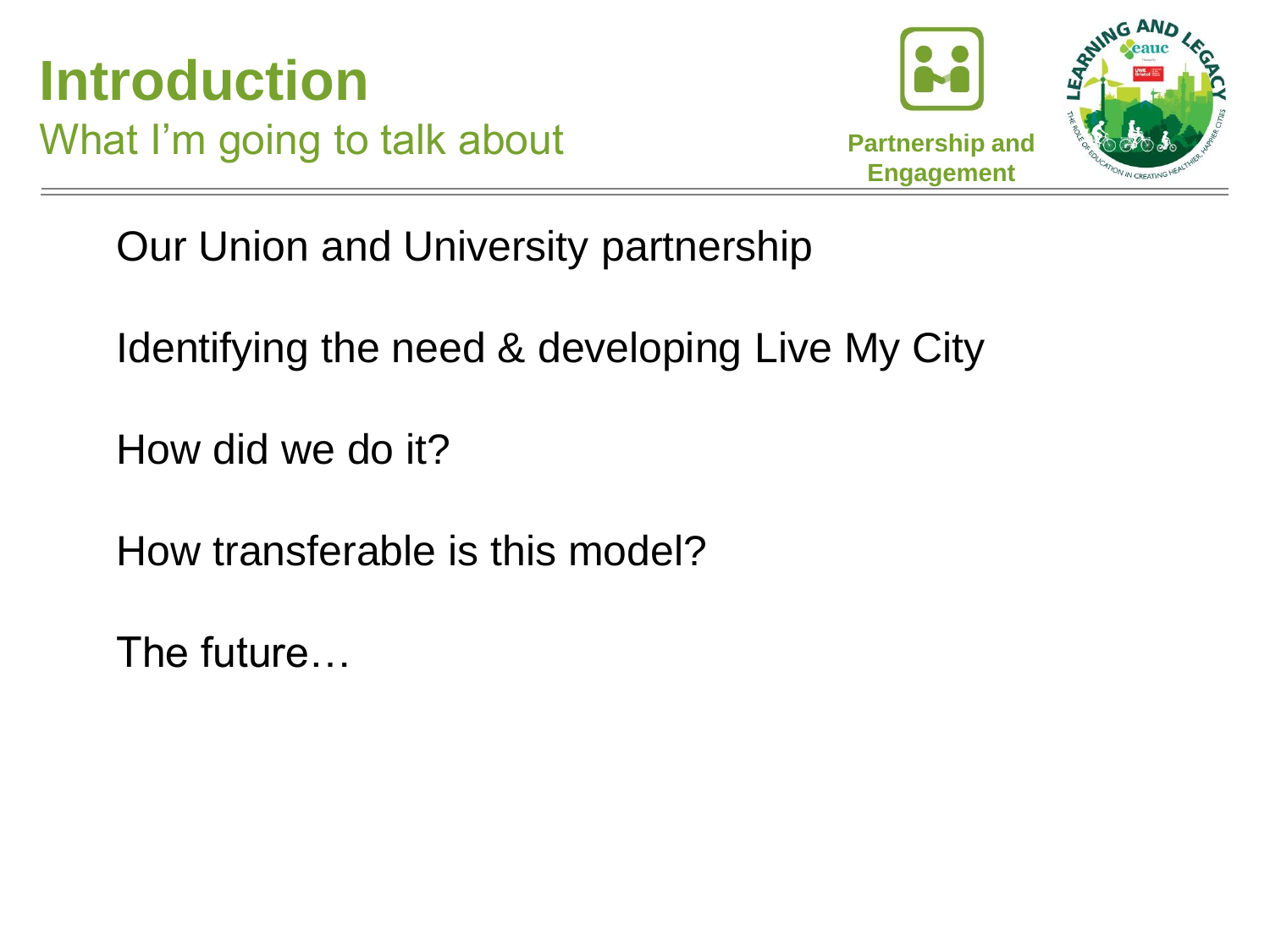**Partnership** Union + University





Close communication between Union Sabbatical Officers, Union staff and University Sustainability Action Team







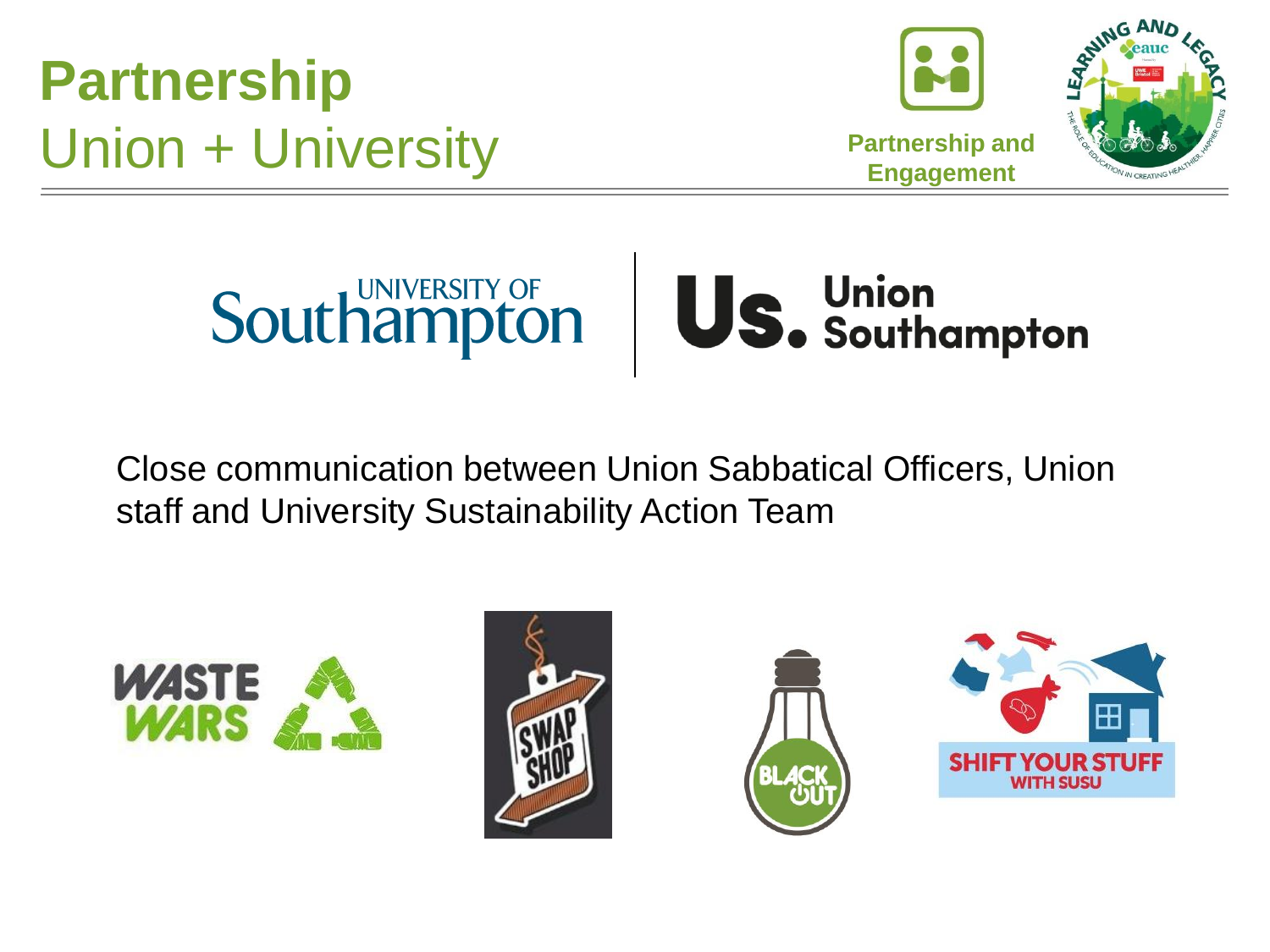## **Why?** Identifying the need



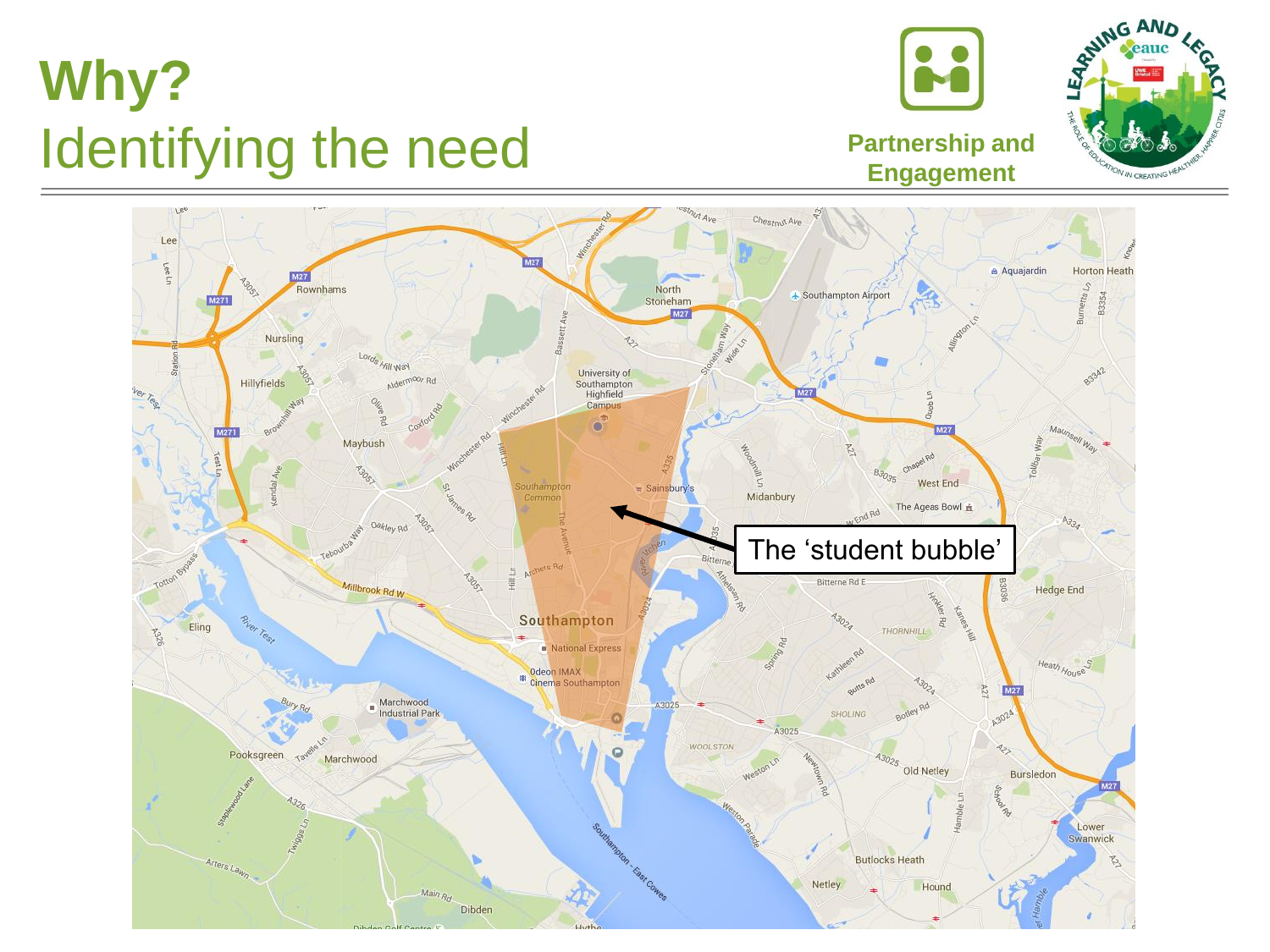**How?** Developing Live My City



Discussions with Transition Southampton, Dangerous Ideas and other external organisations

University Sustainability Action Intern – initial development

How to present & engage students?

Why now? What challenges were overcome?

What we produced & what we did with it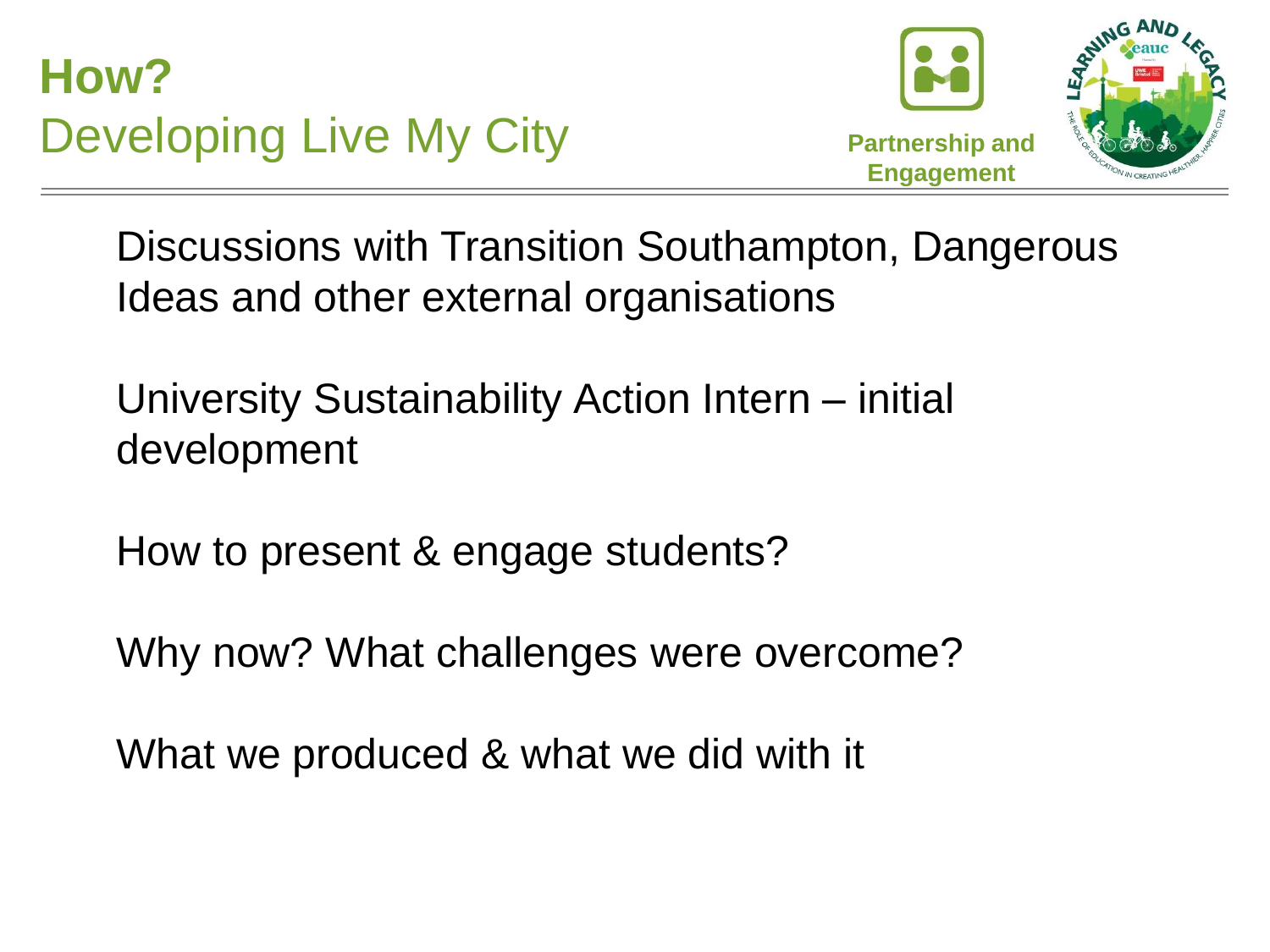**Transferable model** Live My City on your campus



Would our model work in your community? What barriers would you have to overcome?

Who would you work with in the community? Is there anyone you think we've missed out?

**10 minute discussion in groups and then we'll feed back your ideas!**